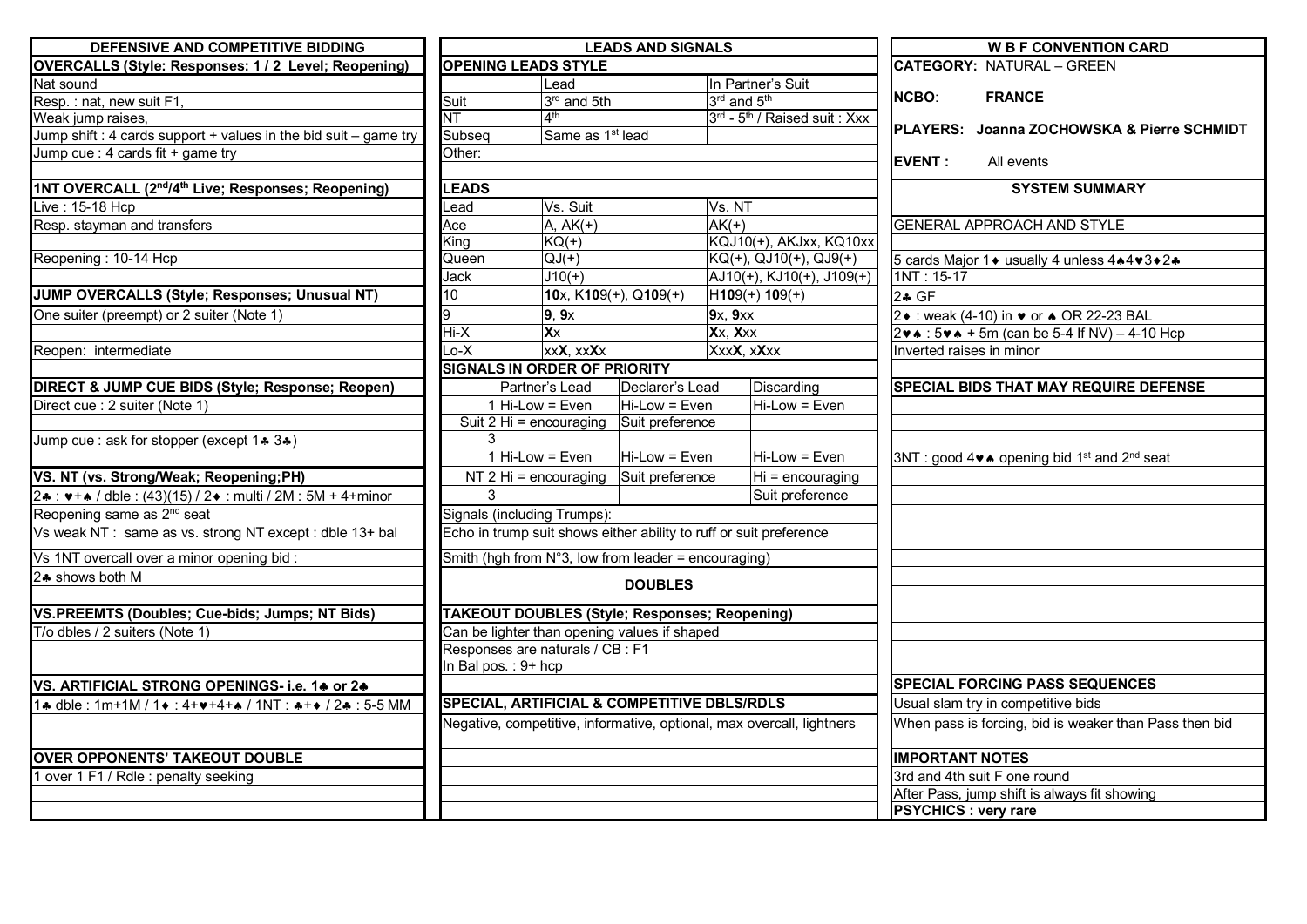| OPENING                           | <b>TICK IF<br/>ARTIFICIAL</b> | <b>MIN.<br/>NUMBER<br/>OF CARDS</b> | DBL<br><b>NEG.I</b>      | <b>DESCRIPTION</b>                                                                                                       | <b>RESPONSES</b>                                                                                                                                                                                                               | <b>SUBSEQUENT ACTION</b>                                                                                                                                                                   | <b>PASSED HAND BIDDING</b>                                   |
|-----------------------------------|-------------------------------|-------------------------------------|--------------------------|--------------------------------------------------------------------------------------------------------------------------|--------------------------------------------------------------------------------------------------------------------------------------------------------------------------------------------------------------------------------|--------------------------------------------------------------------------------------------------------------------------------------------------------------------------------------------|--------------------------------------------------------------|
| $1 + 1$                           |                               | 3                                   | $4\vee$                  | 10+ Hcp (if 10 unbal.)<br>Can be light 3rd seat<br>With $5*$ and $4*$ usually<br>1* but we can open 1*<br>1. may be 3343 | 1.4 1M = may have longer $\triangleleft$<br>1.4 2 $\bullet$ = good $\bullet$ raise (9-11)<br>1 ♦ 3 $\ast$ = good $\ast$ raise (9-11)<br>$1m 2 \cdot = 5 \cdot + 4 \cdot + (4-9)$<br>1m $2 \cdot \bullet$ = strong $\bullet$ GF | 1m 1M 3NT 18-19 with 4M support<br>$1m 1M 4m = 4M+6m$<br>After opponent's overcall by 1♦ or 1♥ :<br>transfers at 2 and 3 level<br>After opener's rebid at 2/3NT : transfers<br>Notes 5 & 6 | Jump shift : fit showing                                     |
| $1$ v<br>1 $\triangle$            |                               | $\,$ 5 $\,$<br>5                    | $4\bullet$<br>$4\bullet$ | 10+ Hcp (if 10 unbal.)<br>Can be light 3rd seat                                                                          | 1M 1NT 2NT : GF (Note 3)<br>$1M$ 3M = 4-7, 4 cards Supp<br>1M 2NT= GF raise<br>1M $3* = 9-11$ (4cards support)<br>$1 \times 14$<br>$1M$ 3 $\bullet$ = 11-13 (3 cards support)<br>24 : Gazzili (> 24 any 8+)<br>Splinters       |                                                                                                                                                                                            | Drury fit<br>$2NT = 4$ cards support +<br>singleton (Note 2) |
| 1NT                               |                               |                                     | 3 <sub>A</sub>           | 15-17 bal or semi bal<br>5M ok; 6m ok                                                                                    | Stayman and transfers; 2NT: invitational<br>3 • : asking for 5 cards M<br>3v/3. : shortness (5+-4+ in minors)                                                                                                                  | Smolen<br>Notes 7 & 8                                                                                                                                                                      |                                                              |
| 24                                | $\times$                      | $\mathbf{0}$                        | $4\vee$                  | Game forcing                                                                                                             | $2 \cdot 0$ : 0-1 control / $2 \cdot 2$ controls / $2 \cdot 3$ : 3+ controls<br>2NT3 $\clubsuit \bullet \bullet : 6$ cards with 3 Hon. in $\clubsuit \bullet \bullet \bullet$                                                  |                                                                                                                                                                                            |                                                              |
| $2\bullet$                        | X                             | 6(5NV)                              |                          | Weak 2 in one Maj.<br>4-10 HCP<br>or 22-23 bal                                                                           | 2♥▲ p/c / 2NT asking for suit and strenght<br>34: inv $\forall$ A or GF A; 34: inv+ with $\forall$ ; 3A: inv A                                                                                                                 | 2◆ 2NT 3♣ : maximum<br>3+ v : v ↑ minimum                                                                                                                                                  |                                                              |
| $2\bullet$<br>or<br>$2\spadesuit$ |                               | 5                                   |                          | $5M + 5m$ 4-10 HCP<br>can be 5-4 If NV                                                                                   | 2NT: GF asking for shape and strenght<br>34 : pass or correct                                                                                                                                                                  |                                                                                                                                                                                            |                                                              |
| 2NT                               |                               |                                     | $4\bullet$               | 20-21 bal or semi bal                                                                                                    | Stayman and transfers<br>$4$ $\bullet$ : $\bullet$ / 4 $\bullet$ : MM / 4 $\bullet$ $\bullet$ : mm + shortness                                                                                                                 |                                                                                                                                                                                            |                                                              |
| $3 -$                             |                               | $\overline{7}$                      |                          | Preempt                                                                                                                  | New suit F                                                                                                                                                                                                                     |                                                                                                                                                                                            |                                                              |
| $3\bullet$                        |                               | $\overline{7}$                      |                          | Preempt                                                                                                                  | New suit F                                                                                                                                                                                                                     |                                                                                                                                                                                            |                                                              |
| $3\bullet$                        |                               | $\overline{7}$                      |                          | Preempt                                                                                                                  | New suit $\overline{F}$                                                                                                                                                                                                        |                                                                                                                                                                                            |                                                              |
| 3A                                |                               | $\overline{7}$                      |                          | Preempt                                                                                                                  | New suit F                                                                                                                                                                                                                     |                                                                                                                                                                                            |                                                              |
| 3NT                               | $\times$                      |                                     |                          | Good 4v <sup>A</sup> opening 1st &<br>$2nd$ seat                                                                         | 4.4 slam interest in both suit / 4 ♦ to play 4 • or 4.<br>from opener's hand / 4v to play 4v or 6 ♦ / 4* to<br>play 4★ or 6♥ / 5x : asking bid                                                                                 |                                                                                                                                                                                            |                                                              |
| $4 + 4$                           |                               | $\overline{7}$                      |                          | Preempt                                                                                                                  |                                                                                                                                                                                                                                |                                                                                                                                                                                            |                                                              |
| 4NT                               | X                             |                                     |                          | Both minors                                                                                                              |                                                                                                                                                                                                                                |                                                                                                                                                                                            |                                                              |
| $5 -$                             |                               | $\overline{7}$                      |                          | Preempt                                                                                                                  |                                                                                                                                                                                                                                | <b>HIGH LEVEL BIDDING</b>                                                                                                                                                                  |                                                              |
| $5*$                              |                               | $\overline{7}$                      |                          | Preempt                                                                                                                  |                                                                                                                                                                                                                                | RKCB 30-41 (Note 4)                                                                                                                                                                        |                                                              |
| $5*$                              |                               | $\overline{7}$                      |                          | Preempt                                                                                                                  |                                                                                                                                                                                                                                | Josephine                                                                                                                                                                                  |                                                              |
| 5♠                                |                               | $\overline{7}$                      |                          | Preempt                                                                                                                  | Controls and Cue Bid                                                                                                                                                                                                           |                                                                                                                                                                                            |                                                              |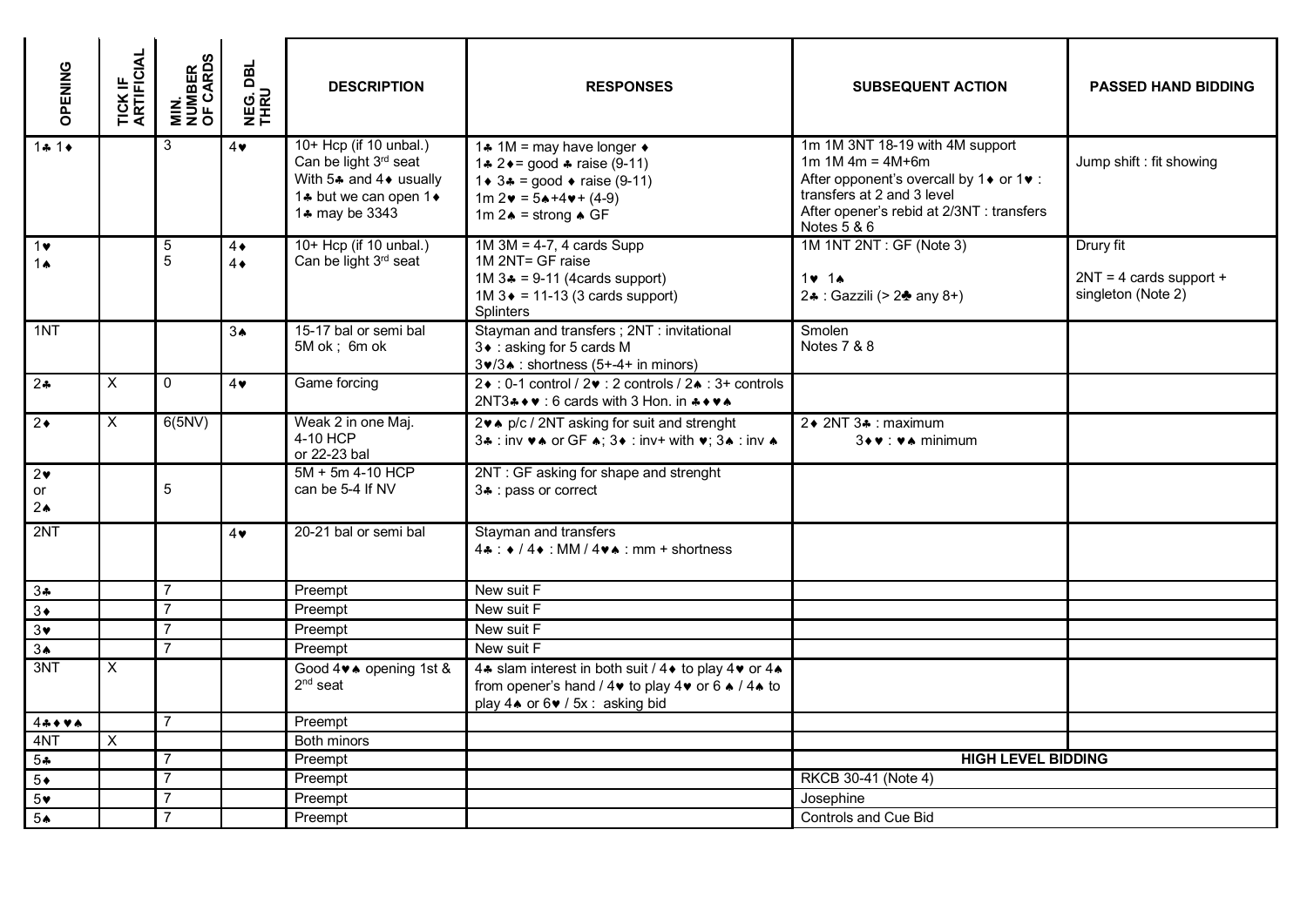# **Note 1 : 2 SUITERS**

| $1 +$      | $2\bullet$<br>2NT                           | $\Rightarrow$ 5 $\blacktriangledown$ +5 $\blacktriangle$<br>$\Rightarrow$ 5 $\leftrightarrow$ +5 $\bullet$ |                                                                  |                                                                                                       | $1 +$                                           | P                                    | P                                                                          | $2\bullet$<br>$2\bullet$<br>2NT                        | $\Rightarrow$ 5♥+5♦<br>$\Rightarrow$ 5 $\blacktriangledown$ +5 $\blacktriangle$<br>$\Rightarrow$ 17-19                                                  |
|------------|---------------------------------------------|------------------------------------------------------------------------------------------------------------|------------------------------------------------------------------|-------------------------------------------------------------------------------------------------------|-------------------------------------------------|--------------------------------------|----------------------------------------------------------------------------|--------------------------------------------------------|---------------------------------------------------------------------------------------------------------------------------------------------------------|
| 1M         | 2M<br>2NT<br>$3\clubsuit$                   | $\Rightarrow$ 54+5+                                                                                        | $\Rightarrow$ 5*+5 oM<br>$\Rightarrow$ 5 $\leftrightarrow$ +5 oM |                                                                                                       | 1M                                              | $\mathsf{P}$                         | $\mathsf{P}$                                                               | 2M<br>2NT<br>$3\clubsuit$                              | $\Rightarrow$ 5 oM +5m<br>$\Rightarrow$ 17-19<br>$\Rightarrow$ 12-14, 6 good cards                                                                      |
| $1$ v      | $\mathsf{P}$                                | 1NT                                                                                                        | $2\bullet$<br>34<br>$3\bullet$                                   | $\Rightarrow$ 54+54<br>$\Rightarrow$ 54+5+<br>$\Rightarrow$ asking for stopper                        | $1 \spadesuit$                                  | $\mathsf{P}$                         | 1NT                                                                        | $2 \triangle$<br>$3 -$<br>$3\spadesuit$                | $\Rightarrow$ 5 $\blacktriangledown$ +5*<br>$\Rightarrow$ 54+5+<br>$\Rightarrow$ asking for stopper                                                     |
| $1 \vee$   | $\mathsf{P}$                                | $2\bullet$                                                                                                 | 2NT<br>$3\bullet$<br>44<br>$4\bullet$                            | $\Rightarrow$ 54+5+<br>$\Rightarrow$ asking for stopper<br>$\Rightarrow$ 54+54<br>$\Rightarrow$ 54+5+ | $1 \spadesuit$                                  | $\mathsf{P}$                         | 2 <sub>•</sub>                                                             | 2NT<br>3 <sub>•</sub><br>$4$ $\clubsuit$<br>$4\bullet$ | $\Rightarrow$ 5 $\leftrightarrow$ +5 $\clubsuit$<br>$\Rightarrow$ asking for stopper<br>$\Rightarrow$ 5 $\blacktriangledown$ +54<br>$\Rightarrow$ 5♥+5♦ |
| $2\bullet$ | $3\bullet$<br>$4$ $\clubsuit$<br>$4\bullet$ | $\Rightarrow$ 54+54<br>$\Rightarrow$ 54+5+                                                                 |                                                                  | $\Rightarrow$ asking for stopper or both minors                                                       | $2\spadesuit$<br>$2\spadesuit$<br>$2\spadesuit$ | $3\spadesuit$<br>$4$ *<br>$4\bullet$ | $\Rightarrow$ 5 $\blacktriangledown$ +5 $\clubsuit$<br>$\Rightarrow$ 5♥+5♦ |                                                        | $\Rightarrow$ asking for stopper or both minors                                                                                                         |
| 34         | $4$ +<br>$4\bullet$                         | $\Rightarrow$ 5 $\leftrightarrow$ +5 $\bullet$<br>$\Rightarrow$ 5 $\blacktriangledown$ +5 $\blacktriangle$ |                                                                  |                                                                                                       | 34                                              | $\mathsf{P}$                         | ${\sf P}$                                                                  | $4$ $\clubsuit$<br>$4\bullet$                          | $\Rightarrow$ 5 $\leftrightarrow$ +5 $\bullet$<br>$\Rightarrow$ 5 $\blacktriangledown$ +5 $\blacktriangle$                                              |
| $3\bullet$ | $4$ $\clubsuit$<br>$4\bullet$               | $\Rightarrow$ 5 $\blacktriangledown$ +54<br>$\Rightarrow$ 5 $\blacktriangledown$ +5 $\blacktriangle$       |                                                                  |                                                                                                       | $3\bullet$                                      | $\mathsf{P}$                         | ${\sf P}$                                                                  | $4$ $\clubsuit$<br>$4\bullet$                          | $\Rightarrow$ 5 $\blacktriangledown$ +54<br>$\Rightarrow$ 5 $\blacktriangledown$ +5 $\blacktriangle$                                                    |
| 3NT        | $4$ *<br>$4\bullet$                         | $\Rightarrow$ 5 $\leftrightarrow$ +5 $\bullet$<br>$\Rightarrow$ 5++5*                                      |                                                                  |                                                                                                       | 3NT                                             | P                                    | $\mathsf{P}$                                                               | $4$ $\clubsuit$<br>$4\bullet$                          | $\Rightarrow$ 5 $\leftrightarrow$ +5 $\bullet$<br>$\Rightarrow$ 5++5*                                                                                   |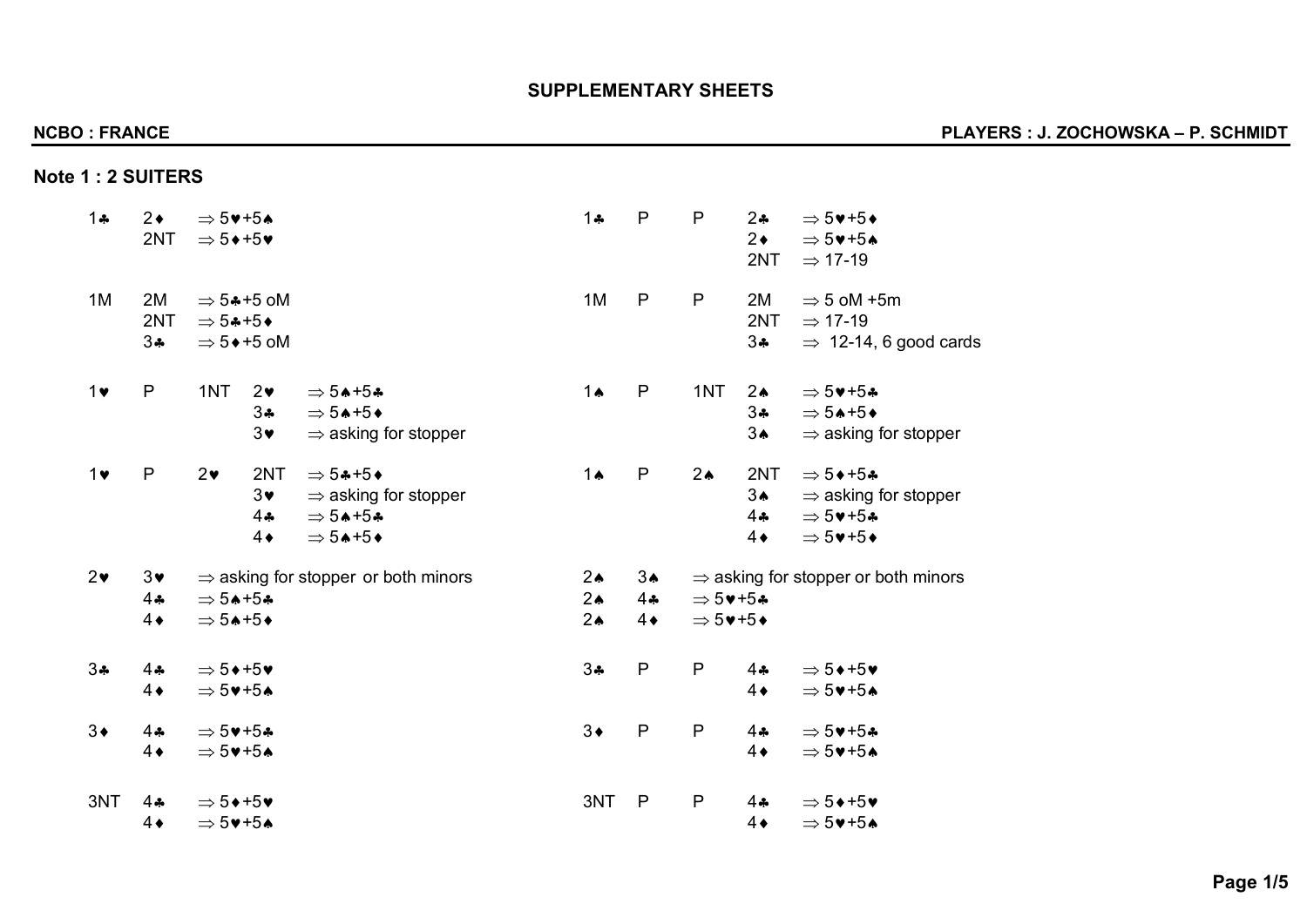## **SUPPLEMENTARY SHEETS**

# **Note 2 : RAISE IN A MAJOR AFTER PASS 1st ROUND**

- 1 $\bullet$  2.  $\Rightarrow$  4 cards support + a shortness  $\rightarrow$  2NT relay  $\Rightarrow$ : 3.  $\Rightarrow$  short  $\clubsuit$  $3 \bullet \Rightarrow$  short  $\bullet$ 
	- $3\bullet \Rightarrow$  short  $\bullet$

1 $\bullet$  2NT $\Rightarrow$  5 $\bullet$  + 4 $\bullet$  invit

- 1 $\bullet$  2NT $\Rightarrow$  4 cards support + a shortness  $\rightarrow$  3 $\bullet$  relay  $\Rightarrow$  3 $\bullet \Rightarrow$  short  $\bullet$  $3\bullet \Rightarrow$  short  $\bullet$ 
	- $3 \triangle \Rightarrow$  short  $\clubsuit$

1 $\bullet$  3 $\bullet \Rightarrow$  4 $\bullet$  + 5 $\bullet$  invit

1 $\triangleright$  2 $\clubsuit$   $\Rightarrow$  Drury. Promises 3+ cards support

| 1♥ 1 | $2$ $\bullet$                                                   | <b>1 A</b> | $2$ $\bullet$                                             |
|------|-----------------------------------------------------------------|------------|-----------------------------------------------------------|
|      | 2 $\rightarrow$ 3 $\rightarrow$ 3 $\rightarrow$ 5 $\rightarrow$ |            | $2\bullet \quad 2\bullet \Rightarrow 3\bullet + 5\bullet$ |
|      | $3 \bullet \Rightarrow 3 \bullet + 5 \bullet$                   |            | $3\clubsuit \Rightarrow 3\blacktriangledown + 5\clubsuit$ |
|      |                                                                 |            | $3 \bullet \Rightarrow 3 \bullet + 5 \bullet$             |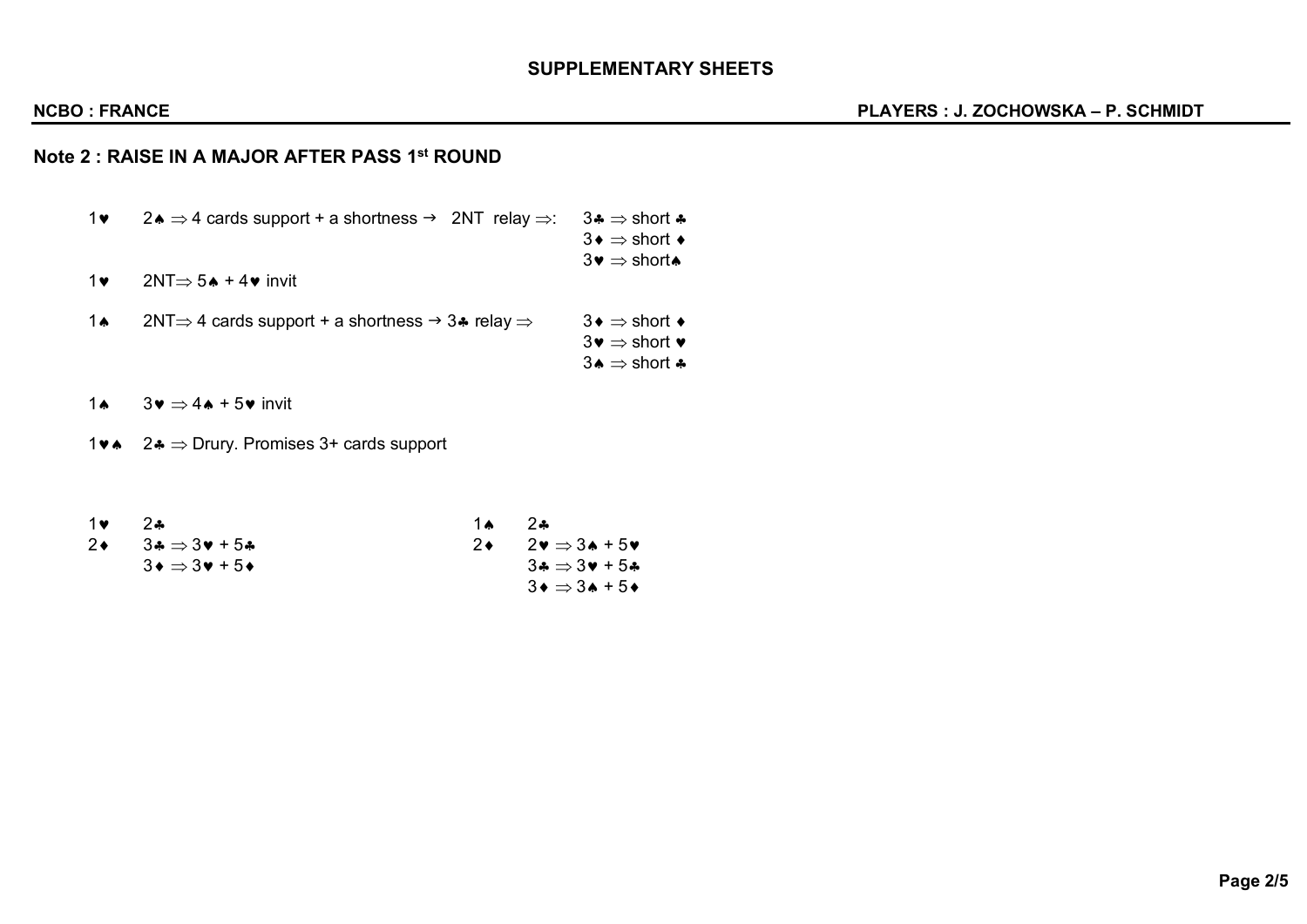# **Note 3 : DEVELOPMENTS AFTER 1M-1NT-2NT (GF)**

1 $\bullet$  1NT 1NT 1. 2NT  $3\clubsuit \Rightarrow$  asking for other suit 2NT  $3\clubsuit \Rightarrow$  asking for other suit 3¨ Þ 4 cards in ¨ 3¨ Þ 4 cards in ¨  $3\mathbf{v} \Rightarrow 6$  cards in  $\mathbf{v}$   $3\mathbf{v} \Rightarrow 4$  cards in  $\mathbf{v}$  $3 \bullet \Rightarrow 4$  cards in  $\bullet$  $3NT \Rightarrow 2$  cards in  $\triangle$  3NT  $\Rightarrow$  53(23)

- 
- 2NT 3¨ Þ weak with 3 cards © 2NT 3¨ Þ transfer to ©  $3\bullet \Rightarrow \text{TRF} \clubsuit$  3.  $\bullet \Rightarrow \text{transfer to } \clubsuit$  $3NT \Rightarrow TRF \leftrightarrow$  3NT  $\Rightarrow$  transfer to  $\leftrightarrow$
- 
- 1 $\bullet$  1NT 1NT 1.  $3\bullet \Rightarrow$  MAX with both minors (5+5+)  $3\bullet \Rightarrow$  either weak hand with 3 $\bullet$  or both minors (5+5+)

# **Note 4 : IF OPPS INTERFER OVER RCKB**

Pass  $\Rightarrow$  3-0 Dble (rdble)  $\Rightarrow$  4-1 First suit  $\Rightarrow$  2 no Q Second Suit  $\Rightarrow$  2 + Q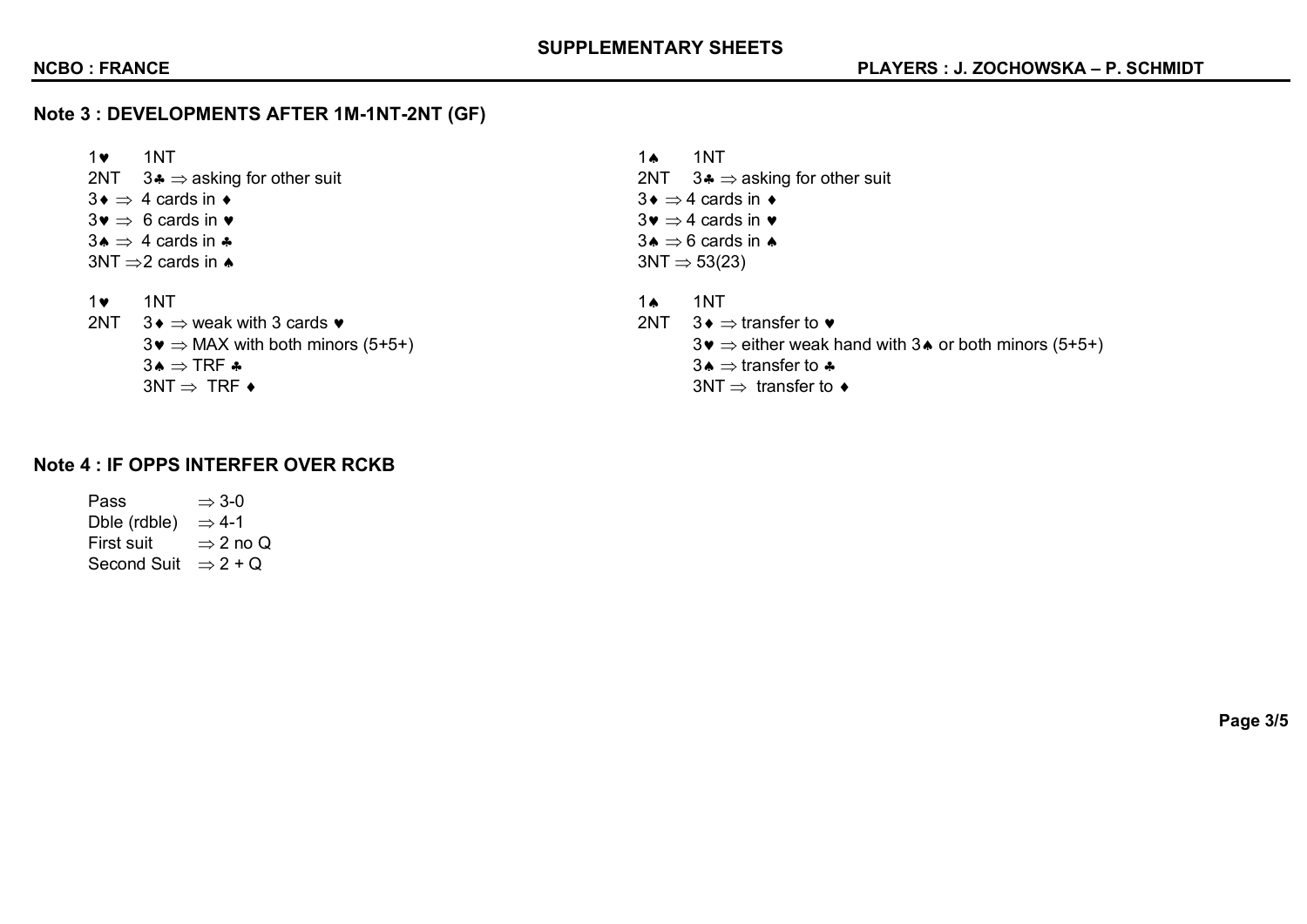## **SUPPLEMENTARY SHEETS**

### **Note 5 : DEVELOPMENTS AFTER 1♦-2♣-2NT**

 $1 \bullet 2 \bullet$ 2NT  $3 \cdot \Rightarrow$  transfer to 3 $\bullet$  (4 cards support), then  $3 \cdot \bullet$  =1345 / 3 $\bullet$  = 3145 / 3NT = 2245 slam try  $3 \bullet \Rightarrow 4$  cards in  $\bullet$  $3\bullet \Rightarrow 4$  cards in  $\bullet$  $3\bullet \Rightarrow$  one suiter in  $\clubsuit$  slam interest  $1 \bullet 2 \bullet$ 

- 2NT 3§
- $3NT \Rightarrow 4432$  with  $3\cdot$ 's 12-14
- $4NT \Rightarrow 4432$  with  $3\cdot$ 's 18-19

## **Note 6 : DEVELOPMENTS AFTER 1**¨**-2**§**-3NT (4441 - 15-17HCP)**

### $1 \bullet 2 \bullet$

- $3NT \quad 4 \clubsuit \Rightarrow$  transfer to 4  $\bullet$ 
	- $4 \bullet \Rightarrow$  transfer to 4 $\bullet$ 
		- $4\bullet \Rightarrow$  transfer to 4

 $4\bullet \Rightarrow$  strong  $\clubsuit$  one suiter. Opener can bid 4NT discouraging, otherwise he answers to RCKB  $\clubsuit$ 

 $4NT \Rightarrow$  invitational